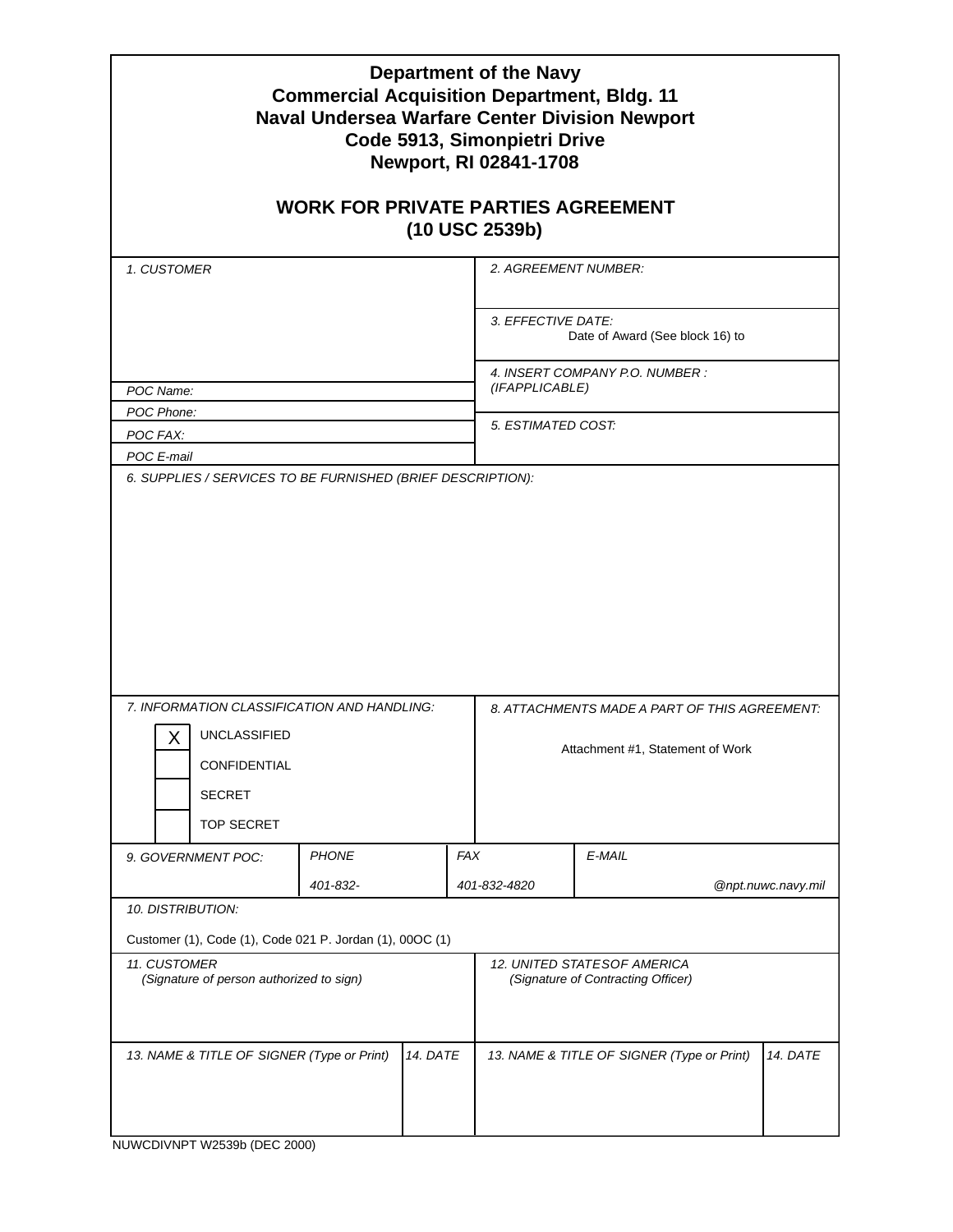# **WORK FOR PRIVATE PARTIES AGREEMENT**

In recognition that this effort is in the best interest of the Department of the Navy and, hereinafter referred to as the "Buyer," this cost type Work Agreement, N66604-01-W-, is issued to the Naval Undersea Warfare Center Division, Nenort, Newport, RI, hereinafter referred to as the "Seller," to provide, in accordance with the terms and conditions stated herein, at an estimated cost of \$.

### **1. SCOPE OF WORK**

This agreement is to provide services in accordance with the Statement of Work (Attachment #1) from date of award through the Estimated Completion Date of . Security requirements as applicable are in accordance with the attached Contract Security Classification Specification, DD form 254.

### **2. WORK AGREEMENT FUNDING LIMITATION**

Cost to the Buyer is estimated at \$, based on the specific requirements within the scope of Attachment #1. Government cost shall include all direct and indirect costs to recover the total costs to the Government, including, as necessary, travel expenses and the costs of transportation of any material or equipment received or shipped incidental to the performance of the statement of work efforts.

## **3. LIMITATION OF COST**

(a) The Parties agree that this is a fully funded cost reimbursement Work Agreement for efforts set forth in this document.

(b) The Parties estimate that performance should not cost Buyer more than the estimated amount specified above. The Seller agrees to use its best efforts to perform the work specified above and satisfy all obligations under this Work Agreement within the estimated amount.

(c) The Seller shall not continue performance under this Work Agreement (including action under the termination clause of this Work Agreement) or otherwise incur costs in excess of the funded amount, until the Buyer provides the additional funding.

(d) If the estimated amount of this Work Agreement is increased, any costs the Seller incurs before the increase that are in excess of the previously estimated amount shall be allowable to the same extent as-if incurred afterward.

(e) Since this is a fully funded Work Agreement and the buyer has paid the Seller in advance, any funds not consumed or expended shall be returned to the Buyer.

(f) If this Work Agreement is terminated or if performance requires additional funding and additional funding is not provided, the parties shall negotiate an equitable distribution of all property produced or purchased under the Work Agreement.

## **4. ADVANCE PAYMENT**

Prior to Seller starting work, the Buyer shall provide advance payment for the total estimated amount of the Work Agreement. Payment shall only be made by cashier's check, certified check, bank money order, or postal money order. Seller shall not start work until such time as payment is received.

**Make Payable to**: Treasurer of the United States

### **Payment should be forwarded to:**

Naval Undersea Warfare Center Division Newport Attn: Code 021 Building 1176 1176 Howell Street Newport, RI 02841

## **5. PERFORMANCE**

(a) Performance shall take place at.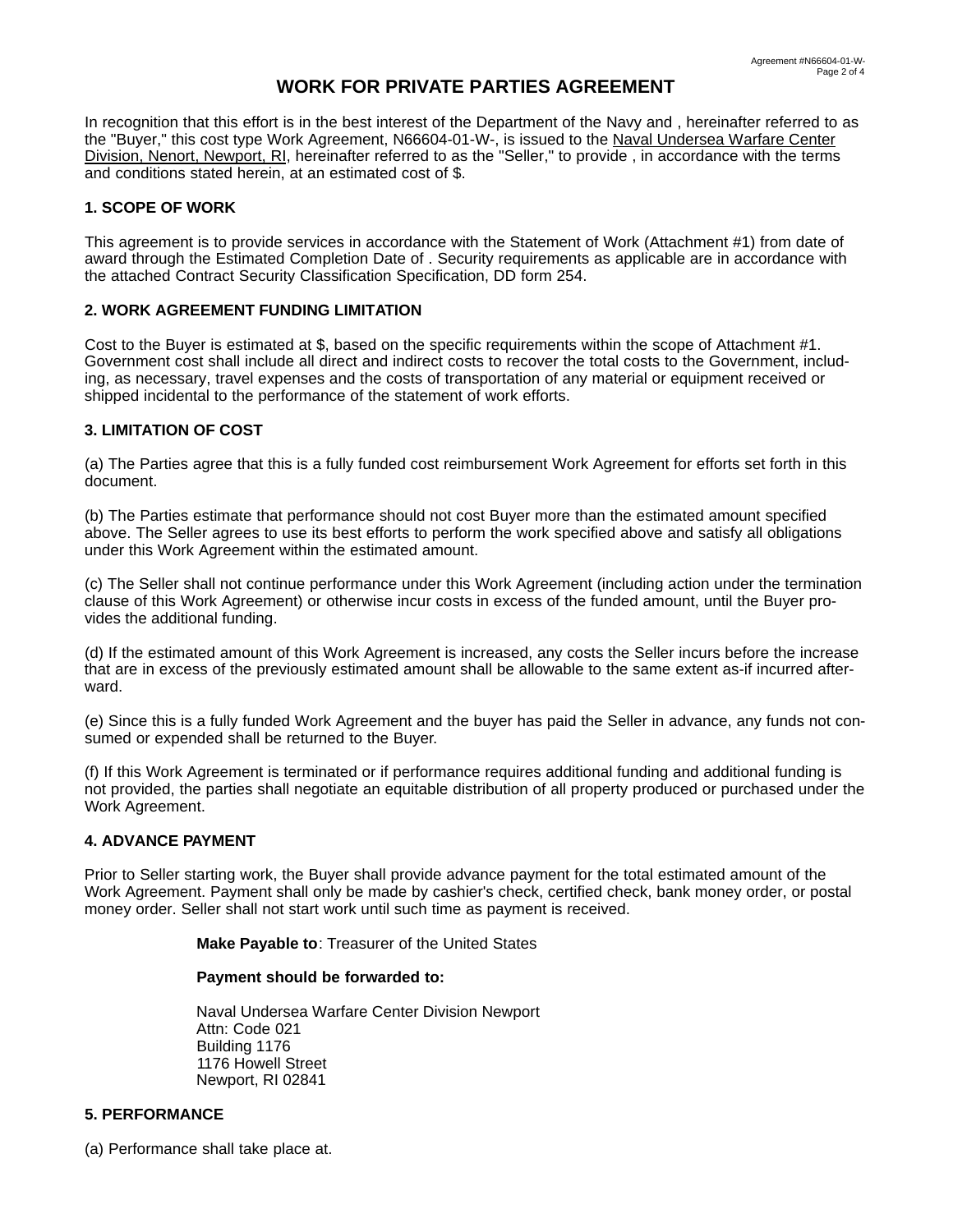(b) The government will not disclose the results of tests performed in the government testing facility without the consent of the entity for whom the tests are performed.

(c) Buyer recognizes that Seller cannot promise or guarantee a time of completion for performance of specific requirements but that Seller's best efforts will be used to complete efforts within the Buyer's required schedule. Performance of this effort must not interfere with Seller's mission or Seller's work for the Department of Defense. The Seller retains the right to cancel in whole or in part or to suspend performance at any time if the National Interest so requires.

### **6. WARRANTIES/LIABILITIES**

(a) The Seller provides no warranty or guarantee, express or implied, regarding the items sold pursuant to this Work Agreement.

(b) The Seller shall not be liable for any damage whether direct or consequential arising out of, or in connection with this effort.

(c) The Buyer shall not advertise or claim that the services performed by the Seller contain a warranty or constitute endorsement of a service, product, company, corporation, person or entity of any kind for any purpose whatsoever.

### **7. TERMINATION**

Either party may terminate this Work Agreement at any time by written notice to the other party. Buyer shall reimburse Seller for all costs incurred by Seller if this Work Agreement is terminated before the service is completed or articles are delivered.

### **8. DISPUTES**

Any dispute arising under this Agreement, which is not disposed of by agreement of the parties, shall be decided by the Contracting Officer who shall reduce the decision to writing and furnish a copy of the decision to the Customer Point of Contact (Refer to Page 1, Block 1). The decision shall be final unless within B calendar days from date of receipt of the decision, the customer furnishes the Chief of the Contracting Office, NUWCDIVNPT with a request for reconsideration. The reviewing official will review the record and render a final decision. a copy of the final decision will be provided to the Customer.

#### **9. MISHAP INVESTIGATIONS**

In the event of any mishap resulting in the loss, damage or destruction to property and/or facilities used in the performance of this Agreement, the customer agrees to provide technical support for any investigation to assess the cause. Both parties agree that the report will be held confidential to the degree allowed by applicable laws.

#### **10. NON-WAIVER**

No failure by the Buyer to assert its rights under any provision of this agreement or failure of the Seller to perform any provision of this contract shall be effective as a waiver thereof unless consented to in writing by the Buyer, nor shall any such waiver constitute an advance waiver of any other provision or failure to perform.

#### **11. INDEMNITY AGREEMENT**

In consideration of the Naval Undersea Warfare Center Division, Newport selling the hereinafter described articles or services, the Buyer agrees on behalf of itself and its successors in interest or assignees to indemnify and hold the United States harmless against all suits, actions, claims, costs, or demands for damages for death or injury to any person or damage or loss of any property arising out of or resulting from or in connection with the articles or services to be sold, except in cases of willful misconduct or gross negligence. The Buyer hereby waives any and all claims which, but for this waiver, it may have or which it may hereafter acquire against the United States Government arising out of or resulting from or in connection with the articles or services to be sold.

#### **12. NON-COMPETITION**

The articles or services required hereunder do not constitute undue competition with the private sector.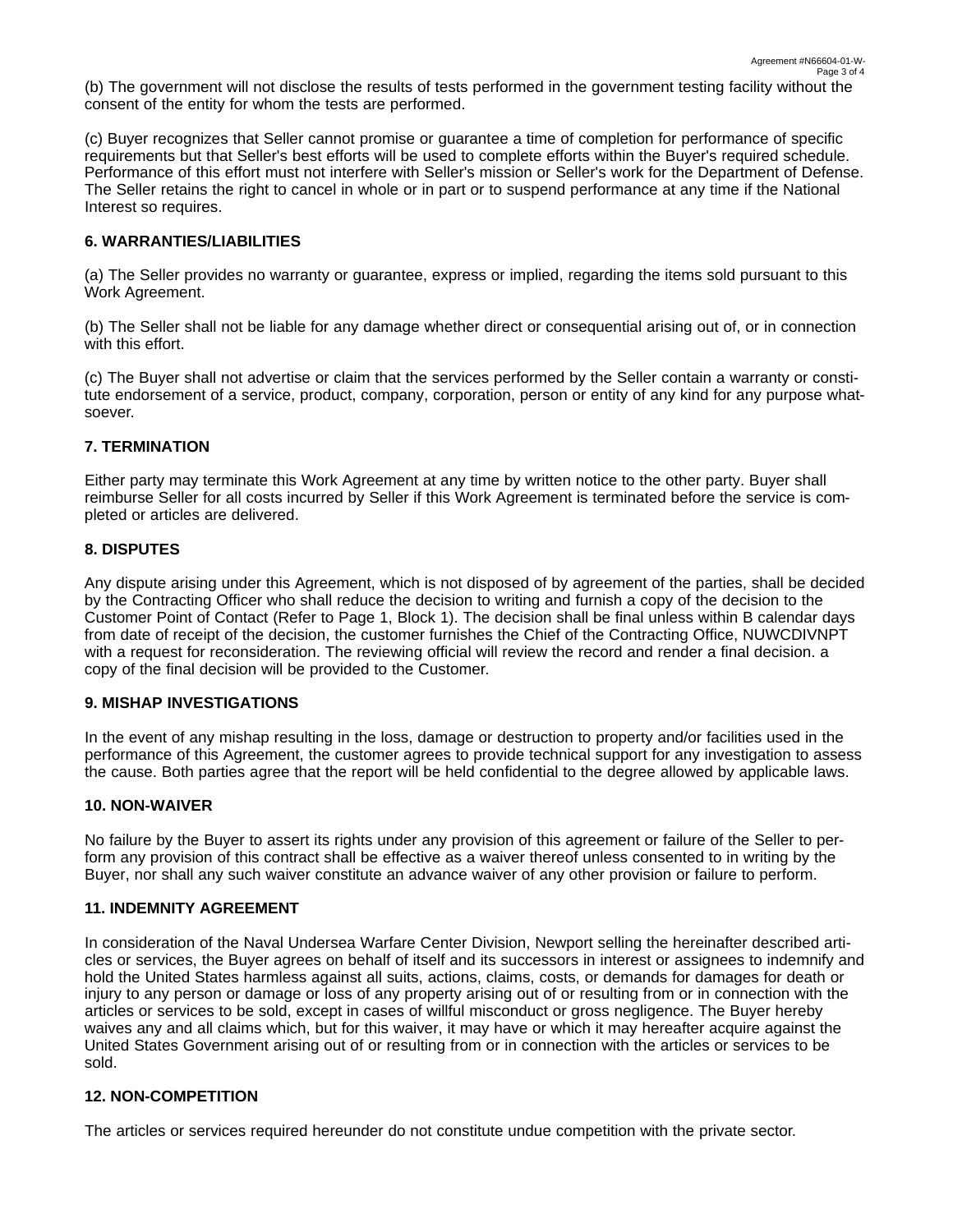## **13. OTHER INFORMATION**

(a) The Work Agreement, the terms and conditions contained herein and all documents- attached or referenced in it, represent the terms and conditions between the parties and no other terms and conditions are acceptable unless formally negotiated in writing and signed by both parties.

(b) This Work Agreement is subject only to the laws of the United States.

(c) Any part of this Work Agreement that is determined to be illegal under the laws of the United States shall be considered void. However, the invalidity in whole or in part of any provisions hereof, shall not affect the validity of any other provisions.

(d) The Contractor is reminded of its obligation to otherwise comply with applicable laws, regulations and restrictions and to obtain all necessary approvals and licenses from the appropriate U.S. Government agency prior to providing, selling or exporting information, services and supplies relating to U.S. defense technology.

(e) Notwithstanding any of the other provisions of this contract, the Seller shall conduct this acquisition in conformance with Interim Draft Department of Defense Guidance Implementing 10 U.S.C. 2539b, "Authority to Sell", signed by the Under Secretary of Defense Paul G. Kaminski, and effective on 17 APR 1997.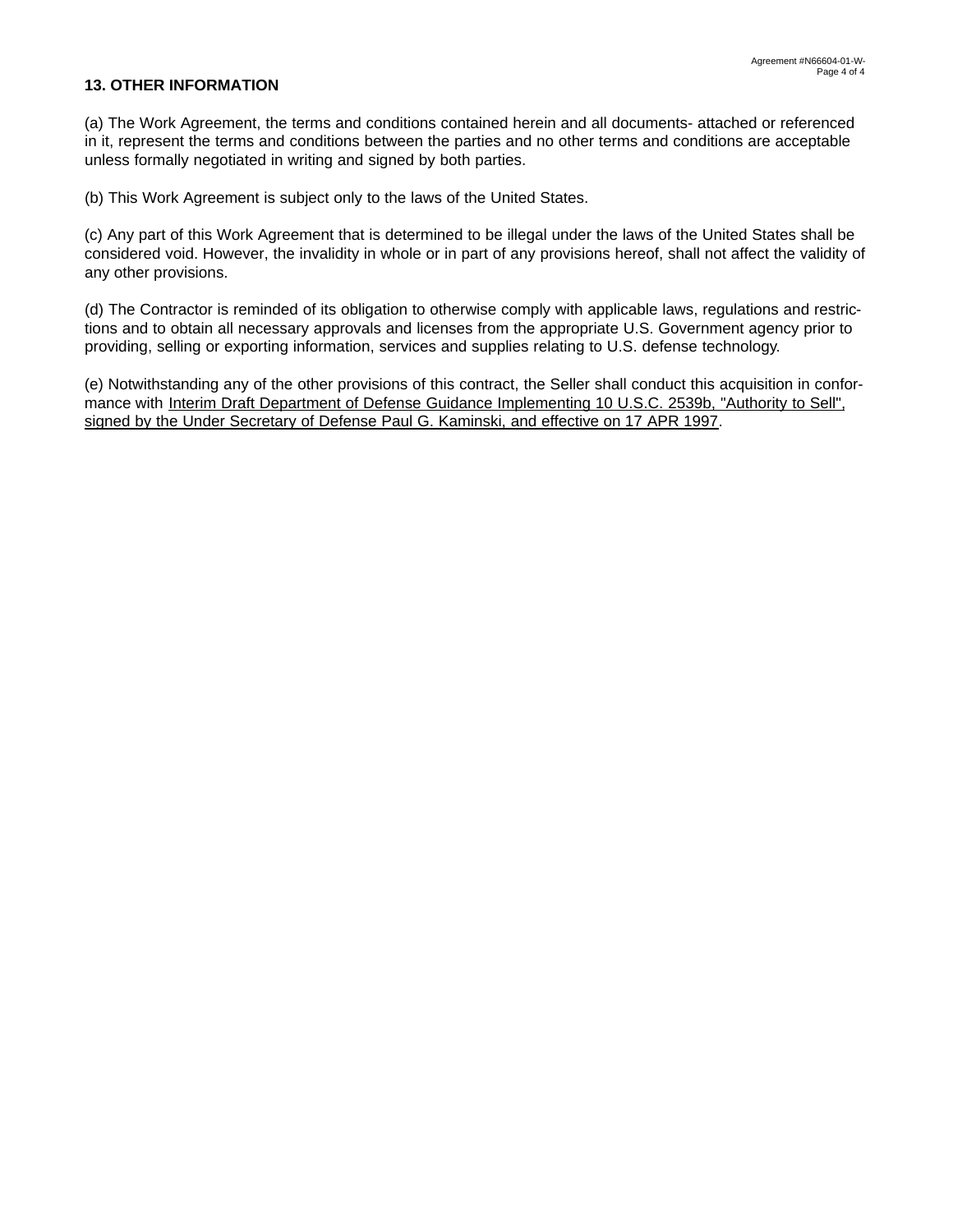# **COMPETITION STATEMENT (10 U.S.C. 2539)**

The Naval Undersea Warfare Center Division, Newport is requested to provide the following:

To the best of my knowledge and belief, the Naval Undersea Warfare Center Division, Newport's provision of the aforementioned services would not constitute undue competition with the private sector because:

In witness thereof, I have hereunto subscribed my name as an official duly authorized to represent and act on behalf of the Purchaser for the purpose of certifying whether the provision of the services, information, or articles would constitute undue competition with a commercial source in the United States.

Purchaser

Name Signature Signature

Position/Title Date